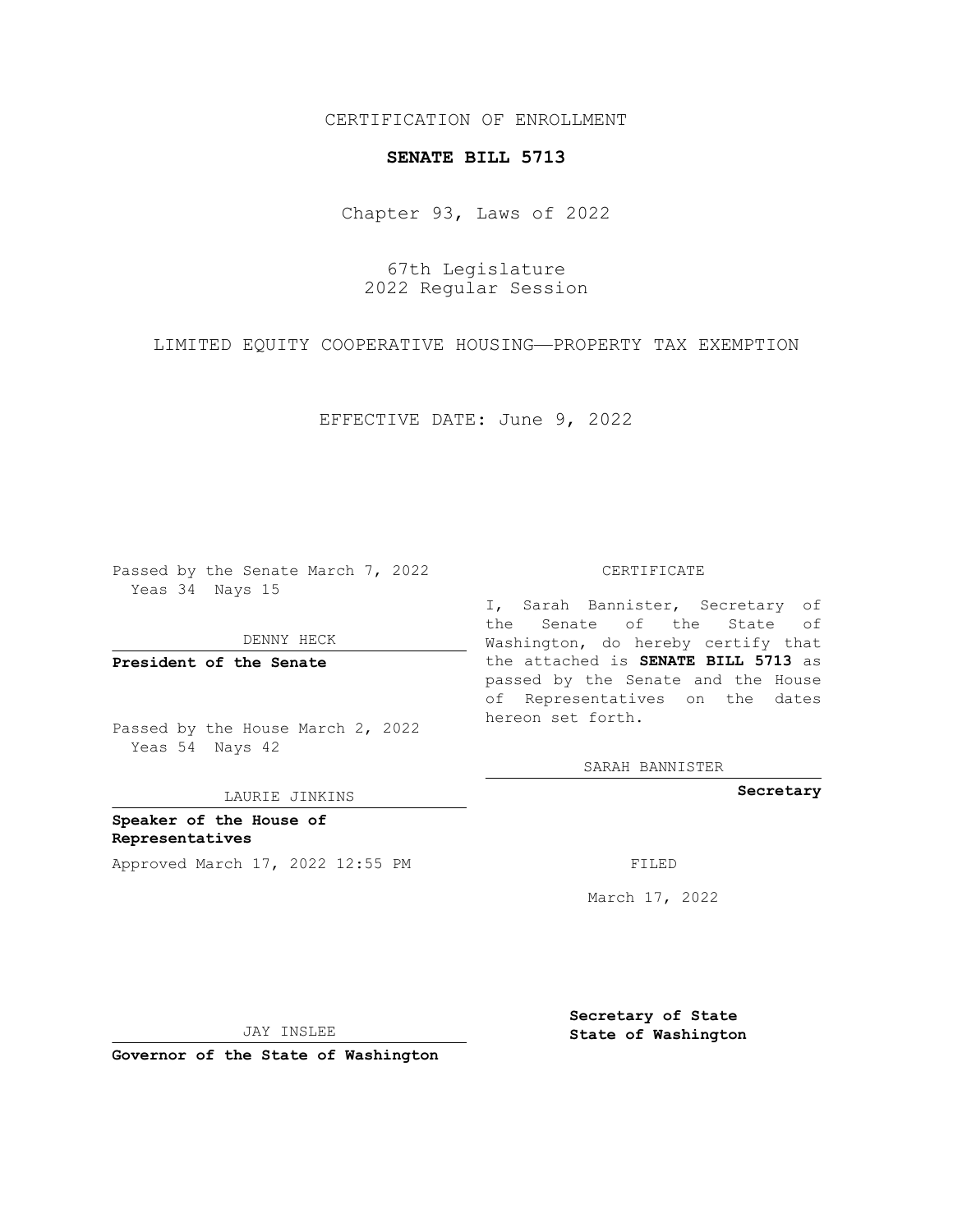## **SENATE BILL 5713**

AS AMENDED BY THE HOUSE

Passed Legislature - 2022 Regular Session

## **State of Washington 67th Legislature 2022 Regular Session**

**By** Senators Das, Liias, Nobles, Robinson, Saldaña, and Wellman

Prefiled 01/06/22. Read first time 01/10/22. Referred to Committee on Housing & Local Government.

 AN ACT Relating to providing a property tax exemption for limited equity cooperative housing; amending RCW 84.36.800, 84.36.805, 84.36.810, and 84.36.815; adding a new section to chapter 84.36 RCW; creating new sections; and providing an expiration date.

BE IT ENACTED BY THE LEGISLATURE OF THE STATE OF WASHINGTON:

 NEW SECTION. **Sec. 1.** (1) This section is the tax preference performance statement for the tax preference contained in section 2, chapter . . ., Laws of 2022 (section 2 of this act). This performance statement is only intended to be used for subsequent evaluation of the tax preference. It is not intended to create a private right of action by any party or be used to determine eligibility for preferential tax treatment.

 (2) The legislature categorizes this tax preference as one intended to provide tax relief for certain businesses or individuals, 15 as indicated in RCW 82.32.808(2)(e).

 (3) It is the legislature's specific public policy objective to financially incentivize the formation and utilization of limited equity cooperatives, and to increase the availability of housing available to low-income households. It is the legislature's intent to exempt from taxation any real property owned by a limited equity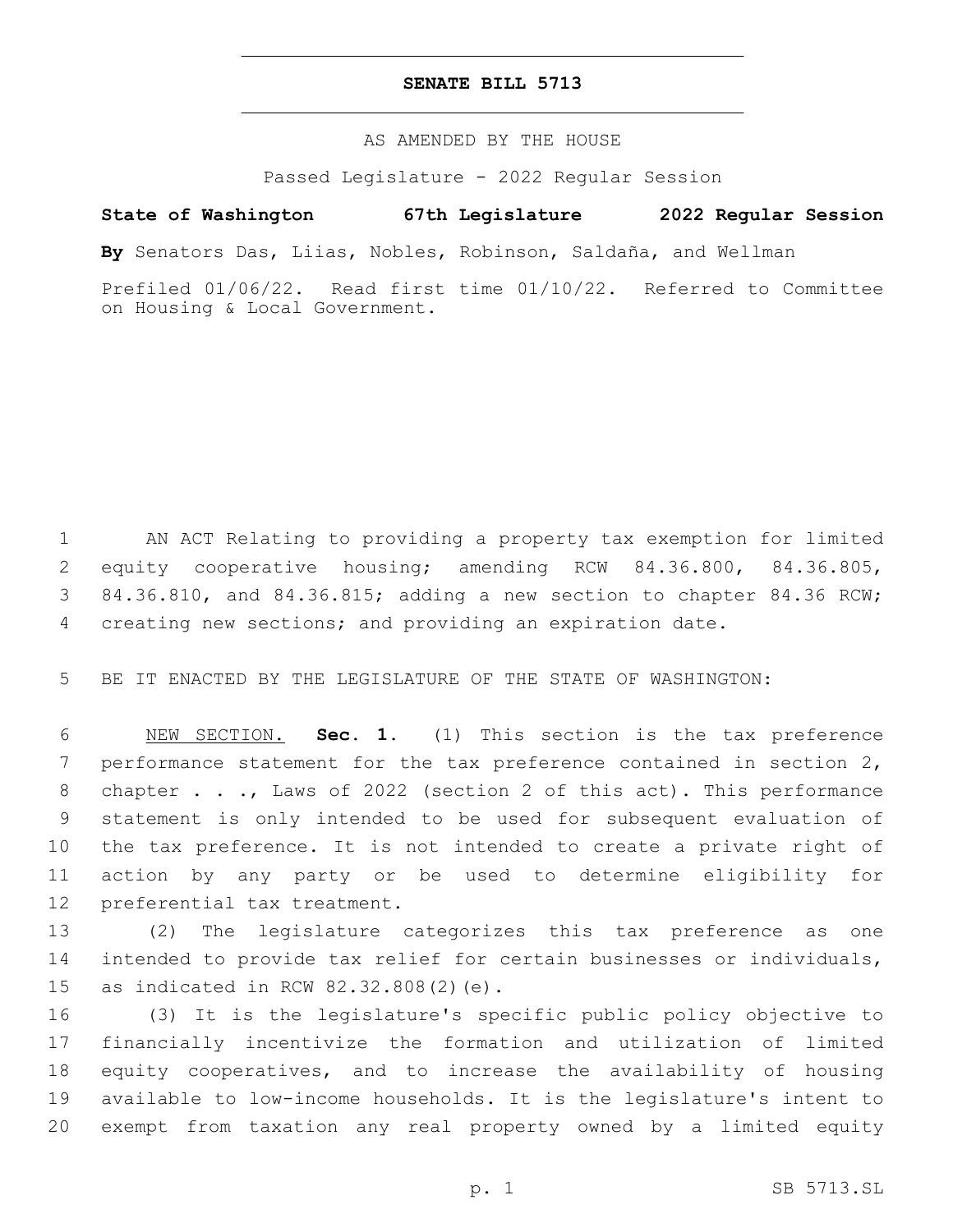cooperative when a majority of the property is used and occupied by 2 low-income households.

 (4)(a) To measure the effectiveness of the tax preference provided in section 2 of this act in achieving the specific public policy objectives described in subsection (3) of this section, the joint legislative audit and review committee must evaluate, two years prior to the expiration of the tax preference: (i) Growth in the formation and utilization of limited equity cooperatives; (ii) growth in available units of affordable housing within limited equity cooperatives; and (iii) any other metric the joint legislative audit and review committee determines is relevant to measuring success of 12 this exemption.

 (b) If the review by the joint legislative audit and review committee finds that growth in the formation and utilization of limited equity cooperatives or growth in available units of affordable housing within limited equity cooperatives has occurred, then the legislature intends to extend the expiration date of the tax 18 preference.

 (5) In order to obtain the data necessary to perform the review in subsection (4) of this section, the joint legislative audit and 21 review committee may refer to:

 (a) Initial applications for the preference as approved by the 23 department of revenue under RCW 84.36.815;

 (b) Annual financial statements for a limited equity cooperative 25 claiming this tax preference; and

 (c) Any other data necessary for the evaluation under subsection 27 (4) of this section.

 NEW SECTION. **Sec. 2.** A new section is added to chapter 84.36 29 RCW to read as follows:

 (1) The real property owned by a limited equity cooperative that provides owned housing for low-income households is exempt from 32 property taxation if:

 (a) The benefit of the exemption inures to the limited equity 34 cooperative and its members;

 (b) At least 85 percent of the occupied dwelling units in the limited equity cooperative is occupied by members of the limited equity cooperative determined as of January 1st of each assessment 38 year for which the exemption is claimed;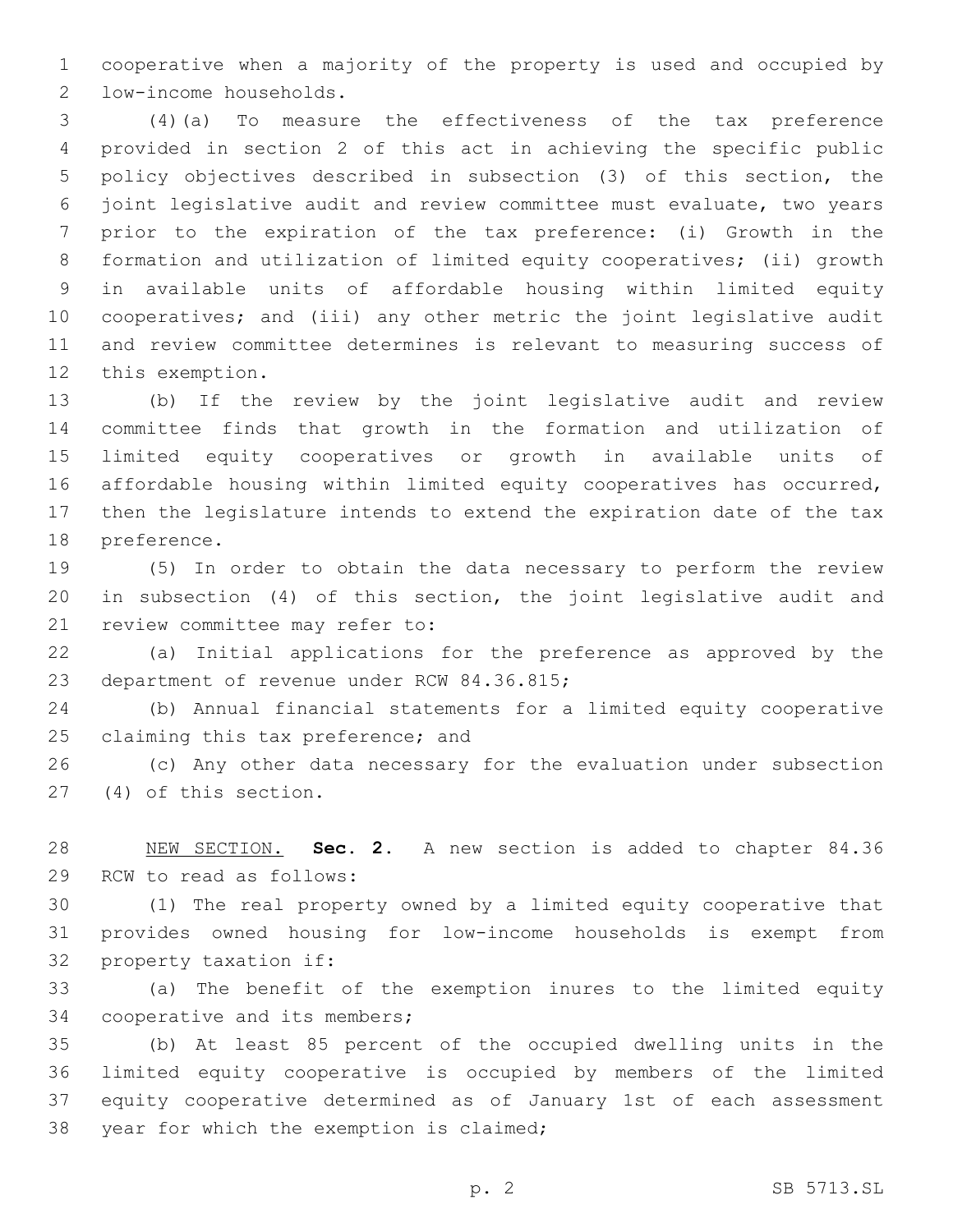(c) At least 95 percent of the property for which the exemption is sought is used for dwelling units or other noncommercial uses available for use by the members of the limited equity cooperative; 4 and

 (d) The housing was insured, financed, or assisted, in whole or in part, through one or more of the following sources:

 (i) A federal or state housing program administered by the 8 department of commerce;

 (ii) A federal or state housing program administered by the 10 federal department of housing and urban development;

 (iii) A federal housing program administered by a city or county 12 government;

(iv) An affordable housing levy authorized under RCW 84.52.105;

 (v) The surcharges authorized by RCW 36.22.178 and 36.22.179 and 15 any of the surcharges authorized in chapter 43.185C RCW; or

(vi) The Washington state housing finance commission.

 (2) If less than 100 percent of the dwelling units within the limited equity cooperative is occupied by low-income households, the limited equity cooperative is eligible for a partial exemption on the real property. The amount of exemption must be calculated by multiplying the assessed value of the property owned by the limited 22 equity cooperative by a fraction. The numerator of the fraction is the number of dwelling units occupied by low-income households as of January 1st of each assessment year for which the exemption is claimed, and the denominator of the fraction is the total number of 26 dwelling units as of such date.

 (3) The definitions in this subsection apply throughout this section unless the context clearly requires otherwise.

(a) "Cooperative" has the meaning provided in RCW 64.90.010.

 (b)(i) "Limited equity cooperative" means a cooperative subject to the Washington uniform common interest ownership act under chapter 64.90 RCW that owns the real property for which an exemption is sought under this section and for which, following the completion of the development or redevelopment of such real property:

 (A) Members are prevented from selling their ownership interests 36 other than to a median-income household; and

 (B) Members are prevented from selling their ownership interests 38 for a sales price that exceeds the sum of:

(I) The sales price they paid for their ownership interest;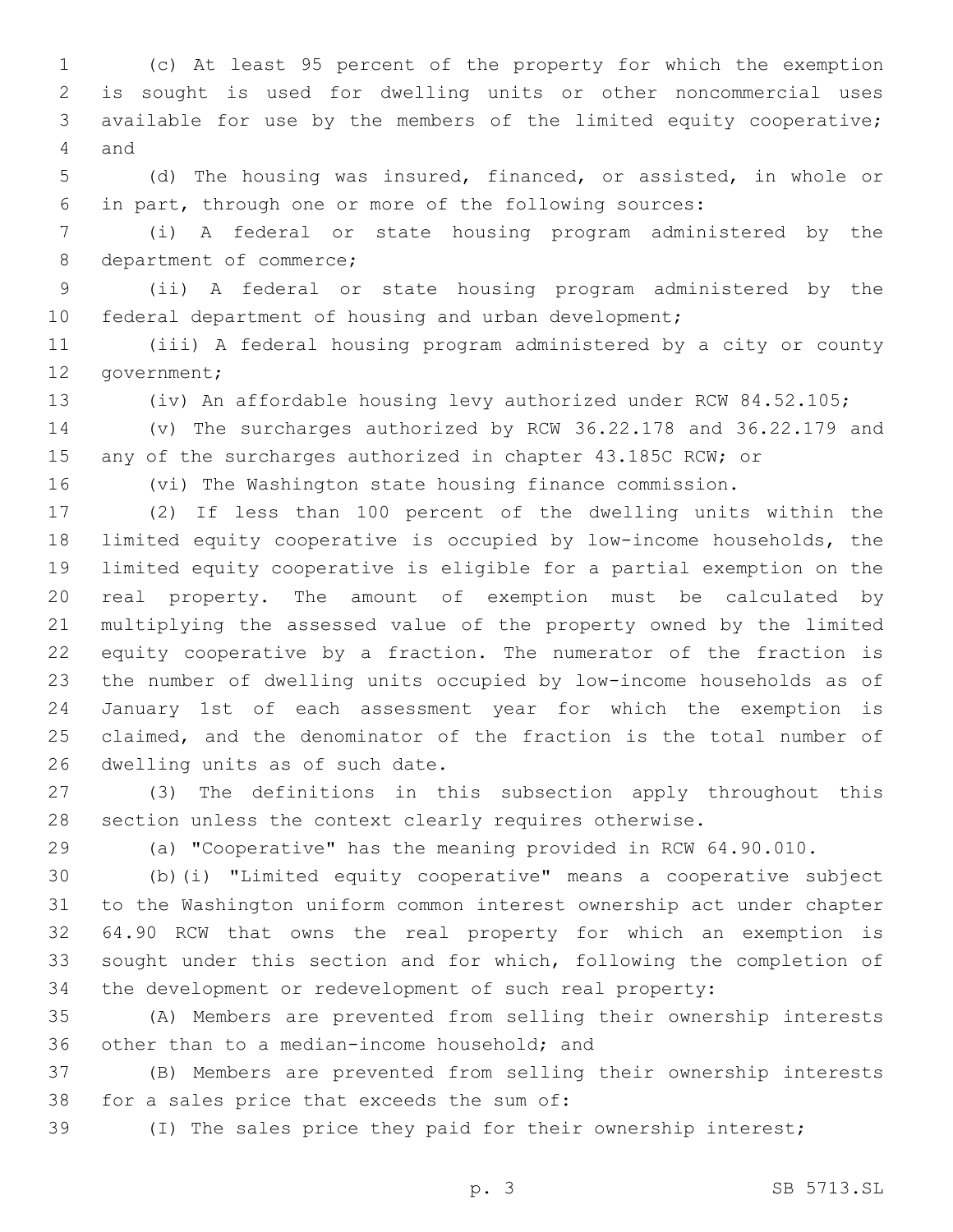(II) The cost of permanent improvements they made to the dwelling 2 unit during their ownership;

 (III) Any special assessments they paid to the limited equity cooperative during their ownership to the extent utilized to make permanent improvements to the building or buildings in which the 6 dwelling units are located; and

 (IV) A three percent annual noncompounded return on the above 8 amounts.

 (ii) For the purposes of this subsection (3)(b), "sales price" is the total consideration paid or contracted to be paid to the seller 11 or to another for the seller's benefit.

 (c) "Low-income household" means a single person, family, or unrelated persons living together whose income is at or below 80 percent of the median income adjusted for family size as most recently determined by the federal department of housing and urban development for the county in which the housing is located and in effect as of January 1st of the year in which the determination is to be made as to whether the single person, family, or unrelated persons living together qualify as a low-income household.

 (d) "Median-income household" means a single person, family, or unrelated persons living together whose income is at or below 100 percent of the median income adjusted for family size as most recently determined by the federal department of housing and urban development for the county in which the housing is located and in effect as of January 1st of the year in which the determination is to be made as to whether the single person, family, or unrelated persons living together qualify as a median-income household.

 (e) "Members" of a limited equity cooperative means individuals or entities that have an ownership interest in the limited equity cooperative that entitles them to occupy and sell a dwelling unit in 31 the limited equity cooperative.

 **Sec. 3.** RCW 84.36.800 and 1998 c 311 s 24 are each amended to 33 read as follows:

34 As used in this chapter:

 (1) "Church purposes" means the use of real and personal property owned by a nonprofit religious organization for religious worship or related administrative, educational, eleemosynary, and social activities. This definition is to be broadly construed;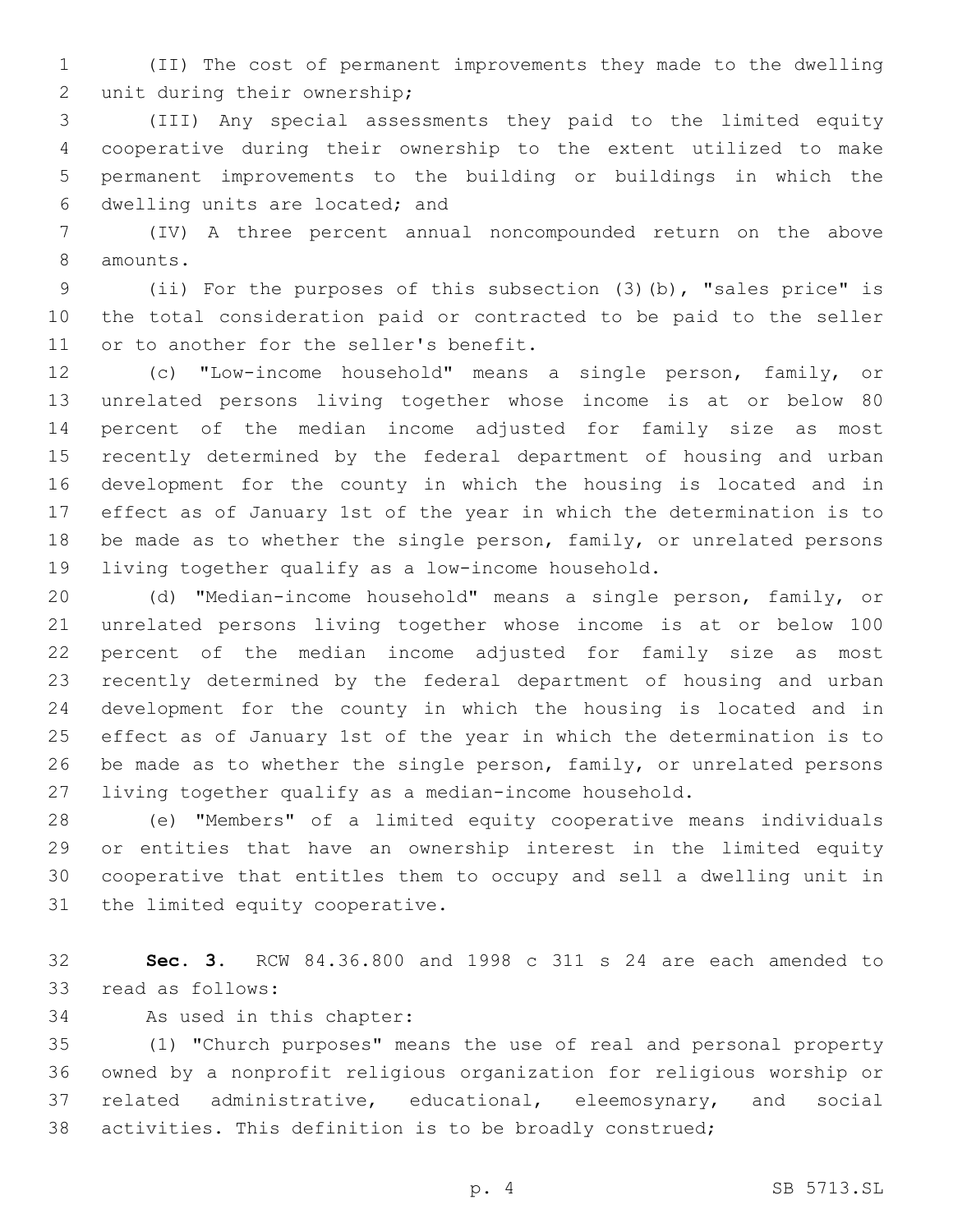(2) "Convent" means a house or set of buildings occupied by a community of clergy or nuns devoted to religious life under a 3 superior;

 (3) "Hospital" means any portion of a hospital building, or other buildings in connection therewith, used as a residence for persons engaged or employed in the operation of a hospital, or operated as a 7 portion of the hospital unit;

 (4)(a) "Nonprofit" means an organization, association or corporation no part of the income of which is paid directly or indirectly to its members, stockholders, officers, directors or 11 trustees except in the form of services rendered by the organization, association, or corporation in accordance with its purposes and bylaws and the salary or compensation paid to officers of such organization, association or corporation is for actual services rendered and compares to the salary or compensation of like positions 16 within the public services of the state;

 (b) "Nonprofit" also means a limited equity cooperative as 18 defined in section 2 of this act;

 (5) "Parsonage" means a residence occupied by a member of the clergy who has been designated for a particular congregation and who 21 holds regular services therefor.

 **Sec. 4.** RCW 84.36.805 and 2016 c 217 s 3 are each amended to 23 read as follows:

 (1) In order to qualify for an exemption under this chapter, the nonprofit organizations, associations, or corporations must satisfy 26 the conditions in this section.

 (2) The property must be used exclusively for the actual operation of the activity for which exemption is granted, unless 29 otherwise provided, and does not exceed an amount reasonably necessary for that purpose. Notwithstanding anything to the contrary 31 in this section:

 (a) The loan or rental of the property does not subject the 33 property to tax if:

 (i) The rents and donations received for the use of the portion of the property are reasonable and do not exceed the maintenance and operation expenses attributable to the portion of the property loaned 37 or rented; and

 (ii) Except for the exemptions under RCW 84.36.030(4), 84.36.037, 84.36.050, and 84.36.060(1) (a) and (b), the property would be exempt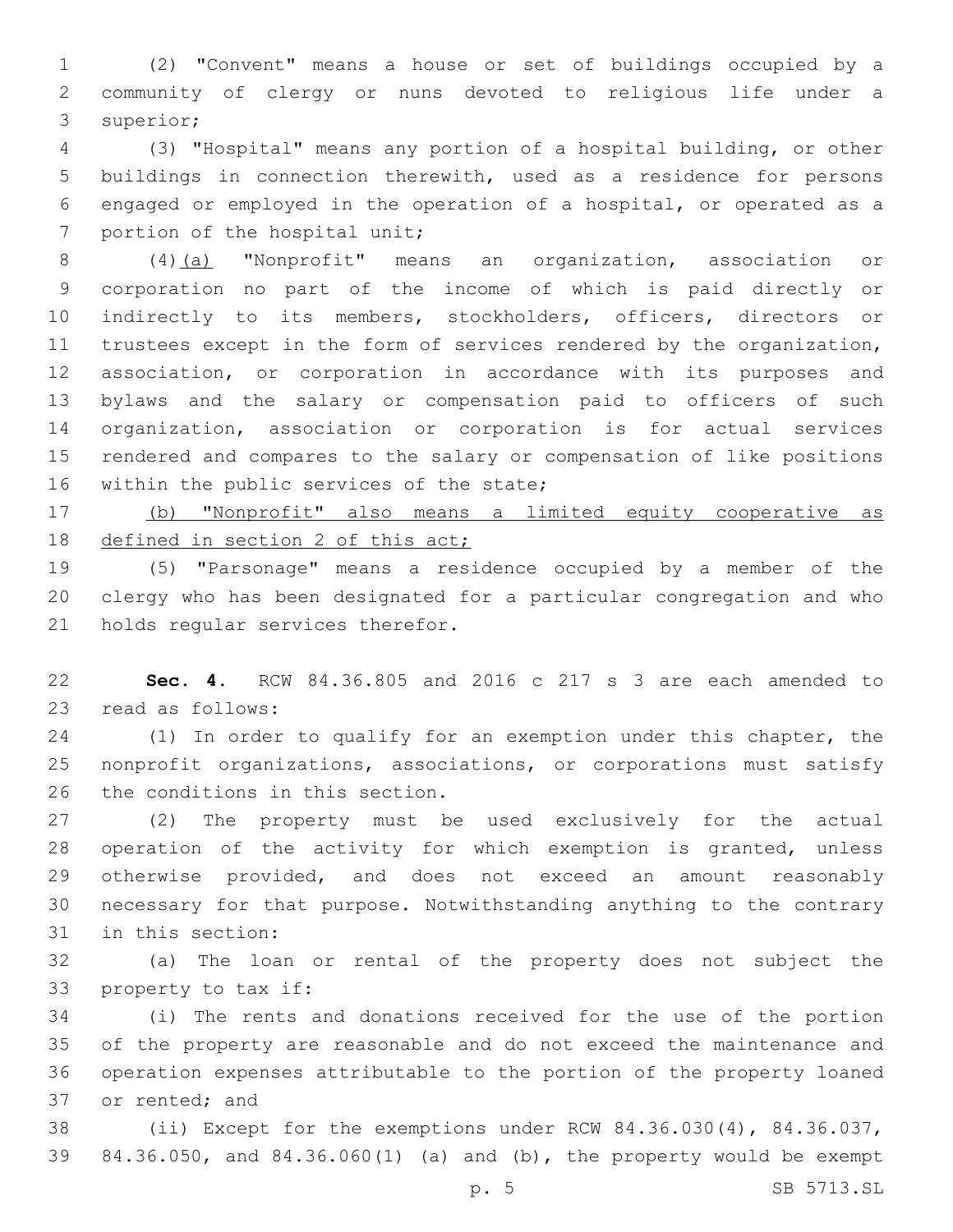from tax if owned by the organization to which it is loaned or 2 rented;

 (b) The use of the property for fund-raising events does not subject the property to tax if the fund-raising events are consistent with the purposes for which the exemption is granted or are conducted by a nonprofit organization. If the property is loaned or rented to conduct a fund-raising event, the requirements of (a) of this 8 subsection (2) apply;

 (c) An inadvertent use of the property in a manner inconsistent with the purpose for which exemption is granted does not subject the property to tax, if the inadvertent use is not part of a pattern of use. A pattern of use is presumed when an inadvertent use is repeated in the same assessment year or in two or more successive assessment 14 years.

 (3) The facilities and services must be available to all regardless of race, color, national origin or ancestry.

 (4) The organization, association, or corporation must be duly licensed or certified where such licensing or certification is 19 required by law or regulation.

 (5) Property sold to organizations, associations, or corporations with an option to be repurchased by the seller does not qualify for 22 exempt status. This subsection does not apply to  $((\theta \text{rebo} + \theta))$ :

 (a) Limited equity cooperatives as defined in section 2 of this act; or

 (b) Property sold to a nonprofit entity, as defined in RCW 26 84.36.560 $((+7))$ , by:

 $((+a))$   $(i)$  A nonprofit as defined in RCW 84.36.800 that is exempt from income tax under 26 U.S.C. Sec. 501(c) of the federal 29 internal revenue code;

30 (((b)) (ii) A governmental entity established under RCW 31 35.21.660, 35.21.670, or 35.21.730;

 $($  ( $(\text{+e})$ )  $(iii)$  A housing authority created under RCW 35.82.030;

 (( $\left(\frac{1}{x} + \frac{1}{y}\right)$ ) (iv) A housing authority meeting the definition in RCW 34 35.82.210(2)(a); or

 $(1 + e)$ ) (v) A housing authority established under RCW 35.82.300.

 (6) The department must have access to its books in order to determine whether the nonprofit organization, association, or corporation is exempt from taxes under this chapter.

 (7) This section does not apply to exemptions granted under RCW 84.36.020, 84.36.032, 84.36.250, 84.36.049, and 84.36.480(2).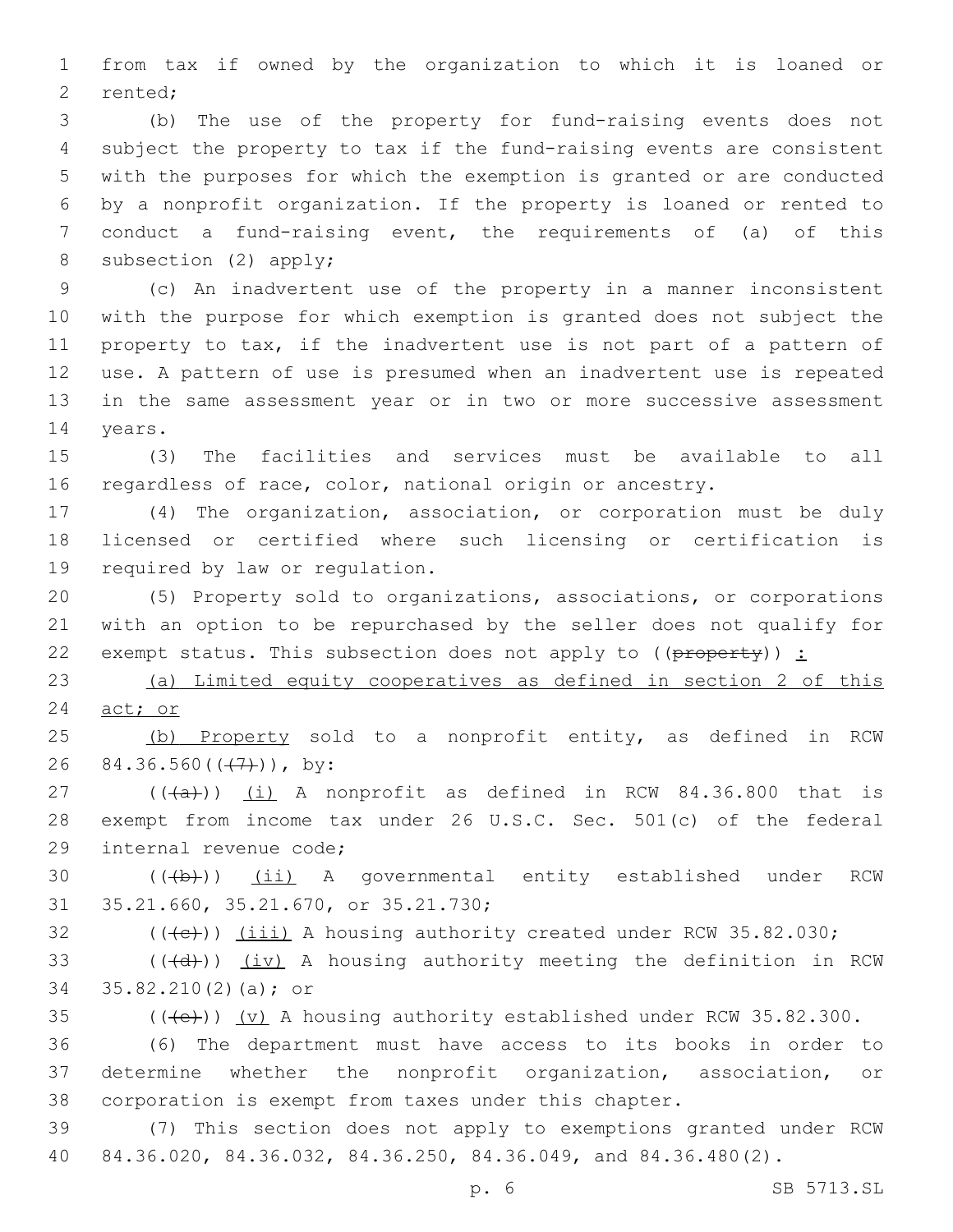(8)(a) The use of property exempt under this chapter, other than as specifically authorized by this chapter, nullifies the exemption otherwise available for the property for the assessment year. However, the exemption is not nullified by the use of the property by any individual, group, or entity, where such use is not otherwise 6 authorized by this chapter, for not more than  $((f\text{iff}y))$  50 days in each calendar year, and the property is not used for pecuniary gain 8 or to promote business activities for more than ( $(f<sup>if</sup>Heen)$ ) 15 of the 9 ( $(fiff(y))$  50 days in each calendar year. The ( $(fiff(y))$  50 and ((fifteen)) 15-day limitations provided in this subsection (8)(a) do not include days during which setup and takedown activities take place immediately preceding or following a meeting or other event by an individual, group, or entity using the property as provided in 14 this subsection  $(8)(a)$ .

15 (b) If uses of the exempt property exceed the (( $f$ ifty)) 50 and ((fifteen)) 15-day limitations provided in (a) of this subsection (8) during an assessment year, the exemption is removed for the affected 18 portion of the property for that assessment year.

 **Sec. 5.** RCW 84.36.810 and 2006 c 305 s 4 are each amended to 20 read as follows:

 (1)(a) Upon cessation of a use under which an exemption has been granted pursuant to RCW 84.36.030, 84.36.037, 84.36.040, 84.36.041, 84.36.042, 84.36.043, 84.36.046, 84.36.050, 84.36.060, 84.36.550, 24 84.36.560, 84.36.570, section 2 of this act, and 84.36.650, except as provided in (b) of this subsection, the county treasurer shall collect all taxes which would have been paid had the property not 27 been exempt during the three years preceding, or the life of such exemption, if such be less, together with the interest at the same rate and computed in the same way as that upon delinquent property taxes. If the property has been granted an exemption for more than 31 ((ten)) 10 consecutive years, taxes and interest shall not be 32 assessed under this section.

 (b) Upon cessation of use by an institution of higher education of property exempt under RCW 84.36.050(2) the county treasurer shall collect all taxes which would have been paid had the property not been exempt during the seven years preceding, or the life of the 37 exemption, whichever is less.

 (2) Subsection (1) of this section applies only when ownership of 39 the property is transferred or when  $((f<sub>iffty</sub>-one))$  51 percent or more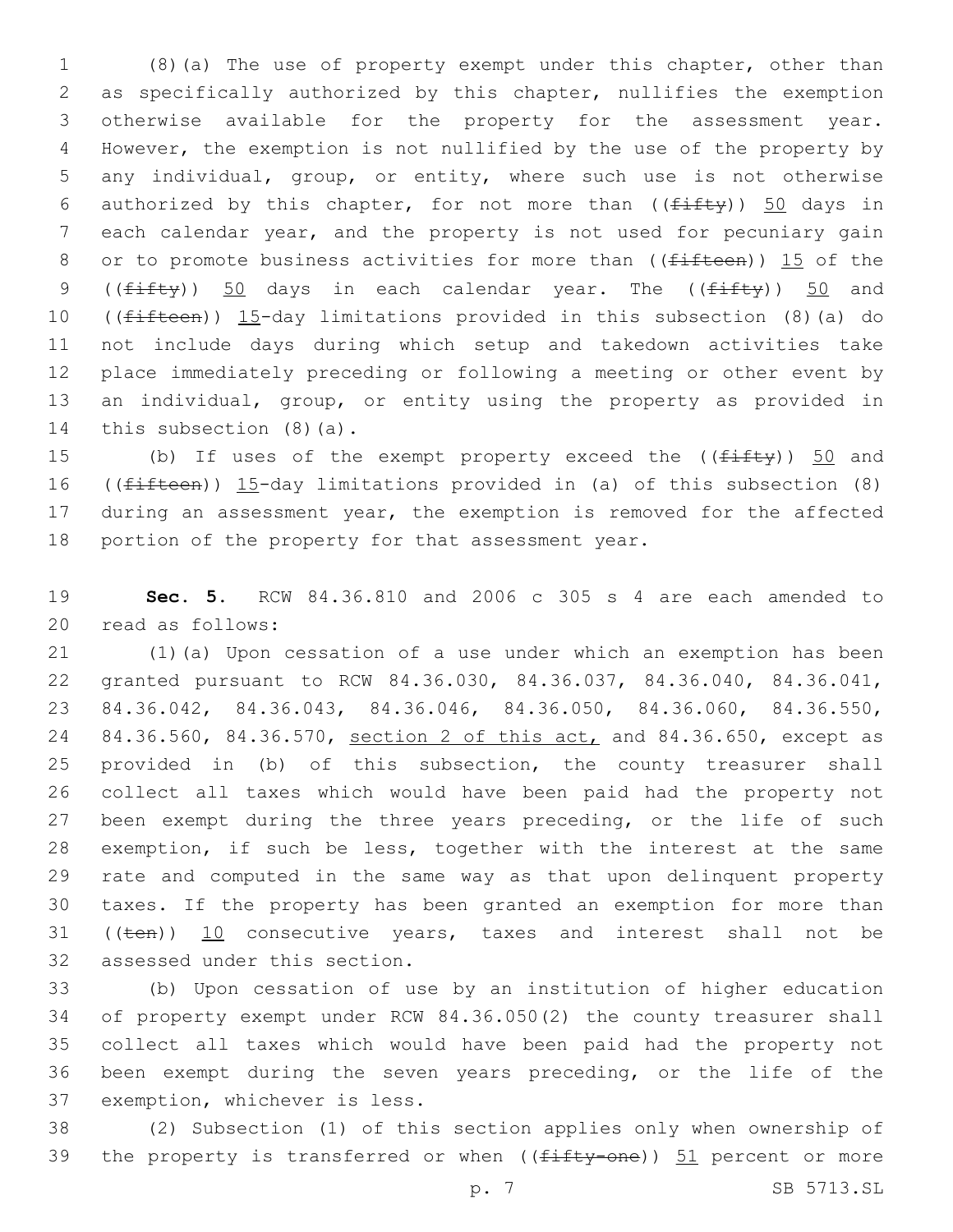of the area of the property loses its exempt status. The additional tax under subsection (1) of this section shall not be imposed if the 3 cessation of use resulted solely from:

 (a) Transfer to a nonprofit organization, association, or corporation for a use which also qualifies and is granted exemption 6 under this chapter;

 (b) A taking through the exercise of the power of eminent domain, or sale or transfer to an entity having the power of eminent domain 9 in anticipation of the exercise of such power;

 (c) Official action by an agency of the state of Washington or by the county or city within which the property is located which 12 disallows the present use of such property;

 (d) A natural disaster such as a flood, windstorm, earthquake, or other such calamity rather than by virtue of the act of the organization, association, or corporation changing the use of such 16 property;

 (e) Relocation of the activity and use of another location or site except for undeveloped properties of camp facilities exempted 19 under RCW 84.36.030;

 (f) Cancellation of a lease on leased property that had been 21 exempt under this chapter;

 (g) A change in the exempt portion of a home for the aging under 23 RCW 84.36.041(3), as long as some portion of the home remains exempt; 24 or

 (h) Transfer to an agency of the state of Washington or the city 26 or county within which the property is located.

27 (3) Subsection (2)(e) and (f) of this section ((do [does])) does not apply to property leased to a state institution of higher 29 education and exempt under RCW 84.36.050(2).

 **Sec. 6.** RCW 84.36.815 and 2020 c 273 s 2 are each amended to 31 read as follows:

 (1) In order to qualify for exempt status for any real or personal property under this chapter except personal property under RCW 84.36.600, all foreign national governments; cemeteries; nongovernmental nonprofit corporations, organizations, and associations; hospitals owned and operated by a public hospital district for purposes of exemption under RCW 84.36.040(2); and soil and water conservation districts must file an initial application on or before March 31st with the state department of revenue. However,

p. 8 SB 5713.SL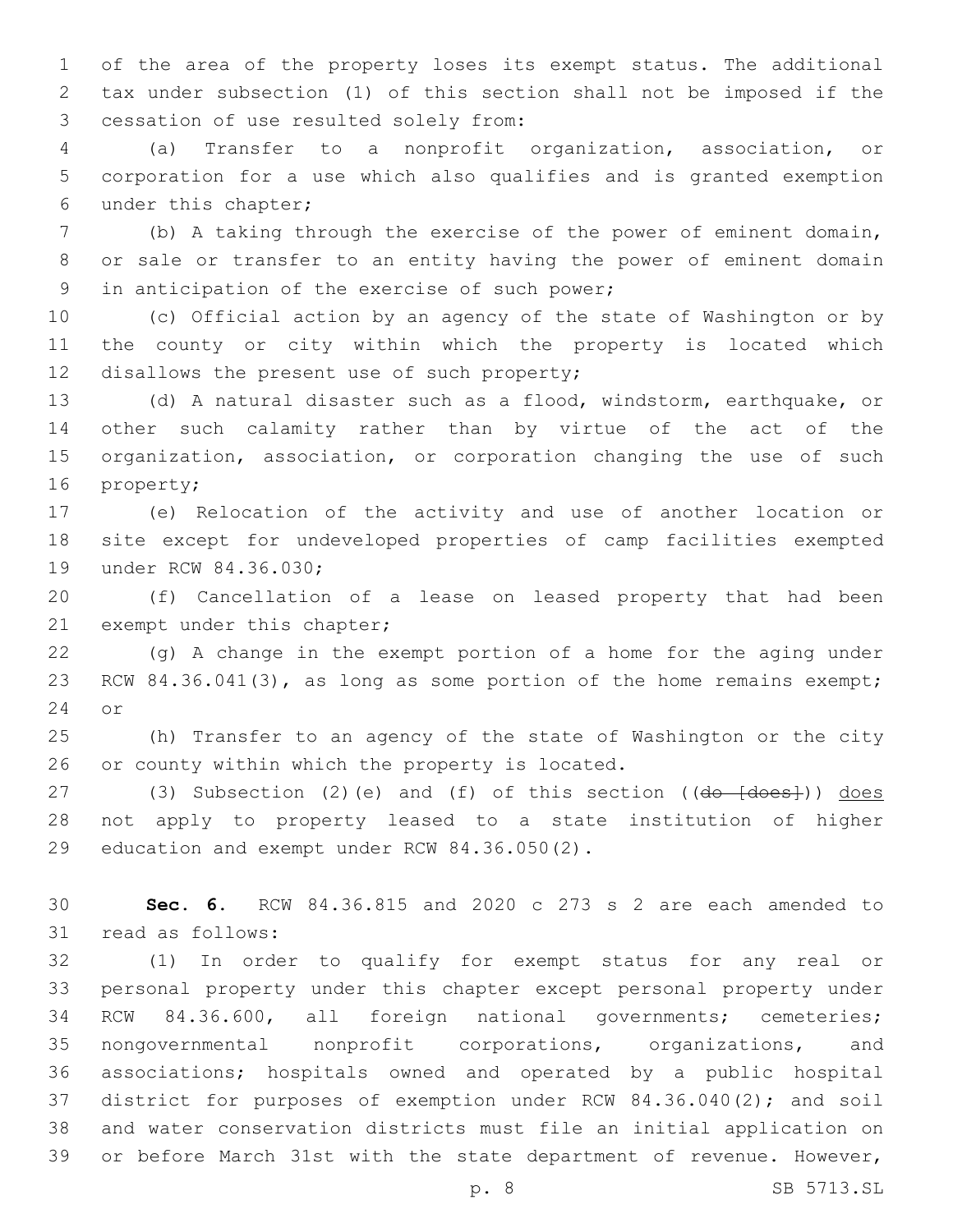the initial application deadline for the exemption provided in RCW 84.36.049 is July 1st for 2016 and March 31st for 2017 and thereafter. All applications must be filed on forms prescribed by the department and must be signed by an authorized agent of the 5 applicant.

 (2)(a) In order to requalify for exempt status, all applicants except nonprofit cemeteries and nonprofits receiving the exemption 8 under RCW 84.36.049 and nonprofits receiving the exemptions under RCW 84.36.560 or section 2 of this act must file an annual renewal declaration on or before March 31st each year. The renewal declaration must be on forms prescribed by the department of revenue and must contain a statement certifying the exempt status of the real or personal property owned by the exempt organization. This renewal declaration may be submitted electronically in a format provided or approved by the department. Information may also be required with the renewal declaration to assist the department in determining whether 17 the property tax exemption should continue.

 (b) In order to requalify for exempt status, nonprofits receiving 19 the exemptions under RCW 84.36.560 or section 2 of this act must file a renewal declaration on or before March 31st of every third year following initial qualification for the exemption. Except for the annual renewal requirement, all other requirements of (a) of this 23 subsection apply.

 (3) When an organization acquires real property qualified for 25 exemption or converts real property to exempt status, the organization must file an initial application for the property within sixty days following the acquisition or conversion in accordance with all applicable provisions of subsection (1) of this section. If the 29 application is filed after the expiration of the  $($ ( $s$ ixty)) 60-day period, a late filing penalty is imposed under RCW 84.36.825.

 (4) When organizations acquire real property qualified for exemption or convert real property to an exempt use, the property, upon approval of the application for exemption, is entitled to a property tax exemption for property taxes due and payable the following year. If the owner has paid taxes for the year following the year the property qualified for exemption, the owner is entitled to a refund of the amount paid on the property so acquired or 38 converted.

 (5) The department must share approved initial applications for the tax preferences provided in RCW 84.36.049 and section 2 of this